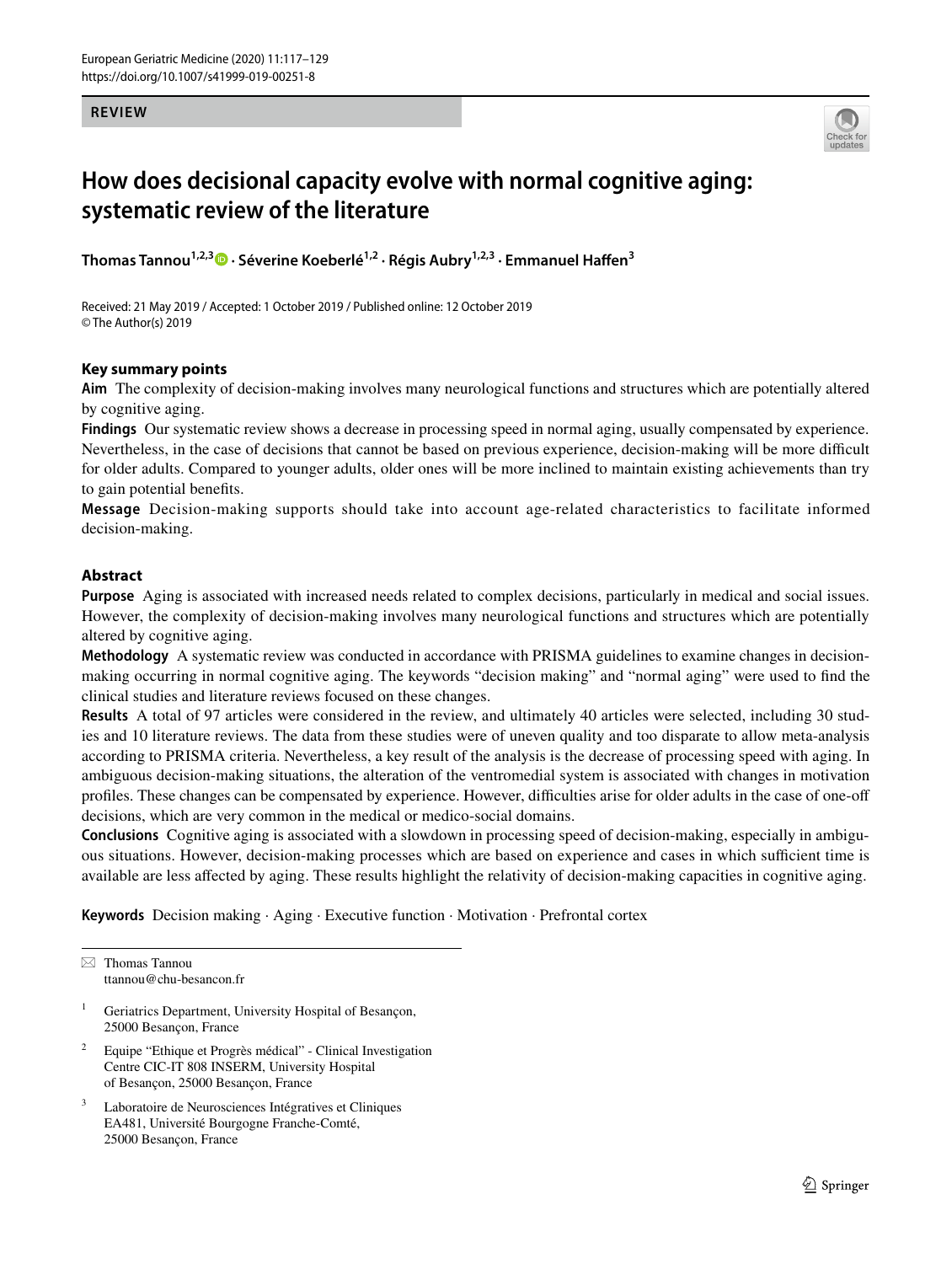#### **Introduction**

The aging of the population [[1\]](#page-11-0) has complexified the management of polypathology, as frailty and complex interactions between functional, psychological and social problems [\[2](#page-11-1)] are associated with an increase in the use of healthcare services and frequent hospitalizations [\[3](#page-11-2)]. These, in turn, inevitably require patients to make a large number of health decisions, as they need to choose between therapeutic strategies or address medico-social issues. According to the diferent legislations related to the patient's freedom of decision, each medical procedure must be subject to the consent of the patient, if he or she has the capacity to give consent [\[4](#page-11-3), [5\]](#page-11-4). All health decisions are explicitly based on free and informed consent, which requires both cognitive autonomy and decision-making abilities [\[6](#page-11-5)]. Thus, a complex phenomenon such as decision-making is particularly and frequently solicited during aging. Seniors, whose decision-making processes have been modifed by aging, may potentially make uninformed choices. Consequences of these difficulties in decision-making do not only concern the medical feld. They also impact daily life situations and, therefore, infuence economic activities related to aging.

The complexity of decision-making lies in the simultaneous consideration of all available options. Each option is assigned with subjective value and potential risks. The choice of an option must then occur and involves executive processes. Finally, there is a retrospective reassessment, i.e. a comparison of the result obtained with the expected result [\[7\]](#page-11-6). The entire process requires the mobilization of attentional resources, working memory and executive functions. The data related to options, values and risks must be processed quickly. The choice is also made in relation to the memory of similar events that were previously experienced or learned, thus giving rise to an informed decision [[8\]](#page-11-7).

The uncertainty level associated with decision-making allow us to diferentiate between three categories of decision-making in neuropsychology [[9](#page-11-8)]: decision-making under certainty, decision-making under risk, and decision-making under ambiguity. In the frst category, the decision is only based on certain known parameters. In the following two categories, decision-making processes are involved for risk assessment and mobilization of judgment skills [\[10](#page-11-9), [11](#page-11-10)]. In the "under-risk" decision-making model, the probability of the risk occurring is known in advance and can be evaluated on the basis of experience. In the "under-ambiguity" model, decision-making is based on personal and theoretical projections. Decision-making models in complex situations refer to under-risk and under-ambiguity models [[12\]](#page-11-11).

Among the hypotheses put forward in the feld of cognitive aging, some researchers raised the question of agerelated functional changes afecting mental processes and anatomical or neurobiological structures or circuits of decision-making [[13](#page-11-12), [14\]](#page-11-13). Age-related changes concern cognition, emotions, motivation and neural subtracts [\[15](#page-11-14)], and mainly occur in the prefrontal cortex [[16\]](#page-11-15). These modifcations alter decision-making capacities during aging [\[17](#page-11-16)]. Several questions remain, however, as to how decisional autonomy could be better assessed in older adults.

To draw a more global picture of physiological modifcations occurring in decision-making with aging, we performed a systematic review of the literature. We explored this question in terms of neurological function and performance, in neuropsychological and behavioural tasks. Our review specifcally focused on the function of the prefrontal cortex.

# **Methodology**

#### **Search strategy**

A bibliographic search was performed in the following databases: PubMed (Medline), Psych'Info and the Cochrane Library. The search included all articles and reviews published up to August 31, 2018, without restriction on the start date and language. The search strategy combined the terms "Decision-making" AND "normal aging", without limiting the felds in which these terms appeared.

#### **Selection of publications for inclusion**

The review was performed in accordance with the PRISMA guidelines [\[18](#page-11-17)]. Two researchers (SK and TT) independently reviewed all the results of the initial search. After removing duplicates, titles and abstracts were reviewed independently by the two reviewers to select suitable publications for fulltext review. After reviewing the list of search results, the reviewers pooled their results. In case of discordance, the abstract was reviewed again and discussed by both reviewers, and then presented to a third reviewer (RA), until consensus was reached. Then, the lead author (TT) reviewed all the selected articles and extracted all the data pertaining to the understanding of potential changes in decisionmaking processes during physiological aging. The quality of the studies included was assessed using the Newcas-tle–Ottawa scale (NOS) [\[19](#page-11-18)]. NOS scores of  $\geq$  7 were given to high-quality studies, and scores of 5–6 for publications of moderate quality. Details of quality criteria are available in Appendix [1.](#page-10-0)

### **Inclusion criteria**

We included any clinical study or literature review dealing with changes to decision-making processes occurring during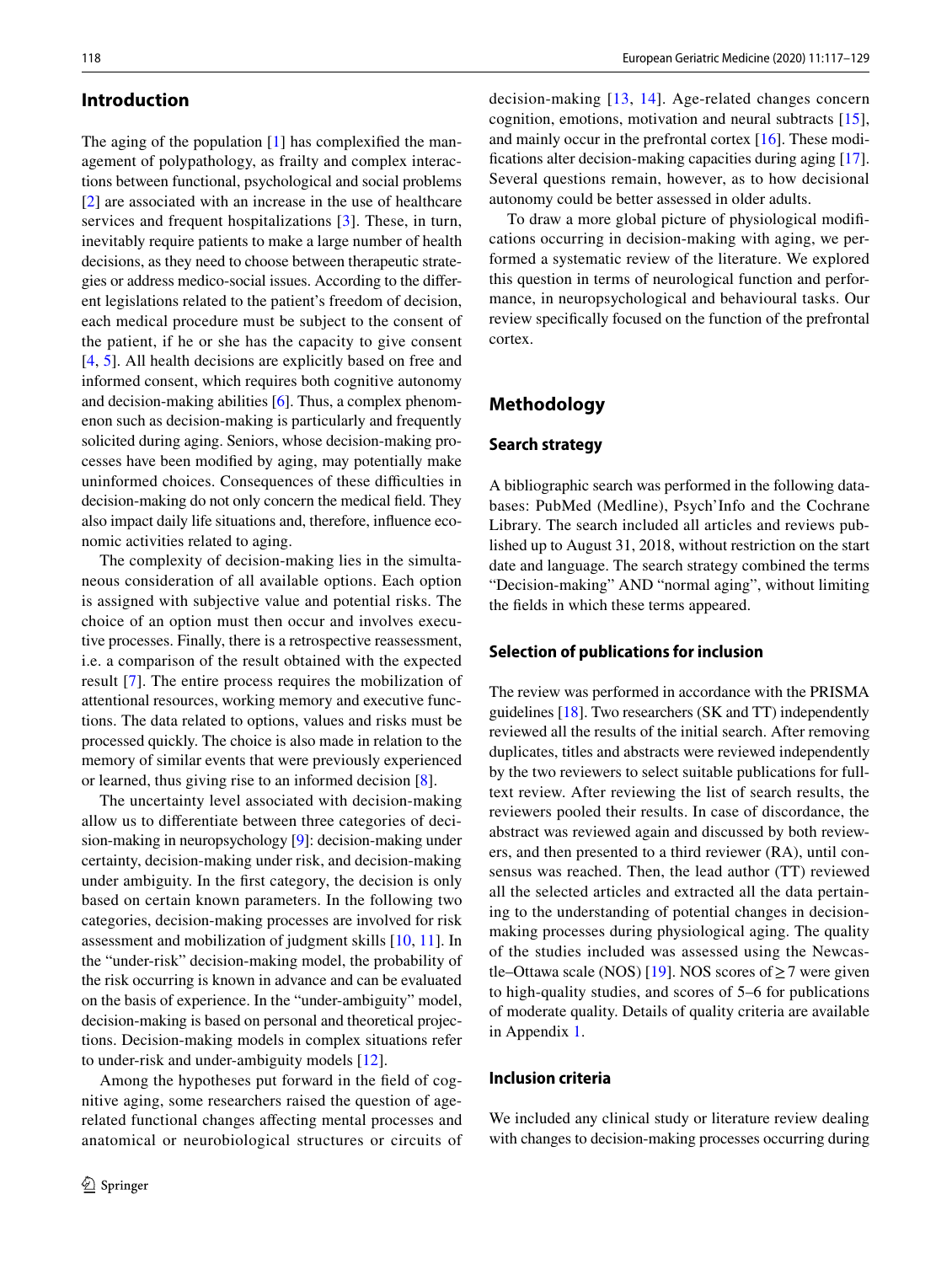human physiological aging. We also included studies with healthy subjects comparing younger and older populations. In cases where patients with cognitive impairment were included in the study, the publication was considered in the present review if healthy older adults were also included and compared to younger ones.

The age criterion for aging was set at 65 years and over (unless a higher age threshold was already applied in the publication).

### **Exclusion criteria**

Publications were excluded from the present review in the following cases:

- Publications that dealt with decision-making by medical staff, about patients' choices and associated processes (e.g. advance directives, surrogates, power of attorney for health, etc.). Indeed, a semantic bias in the keywords led to the inclusion, under the term "Medical decision-making", of both the decision-making processes of patients in medical strategies and the decisions taken by medical teams regarding therapeutic strategies associated with aging. The second situation does not correspond to our feld of interest;
- Animal studies;
- Studies on the efect of aging on memory functions, if the studies were not associated with decision-making or analysis of executive functions;
- Studies on the efects of aging on non-cognitive functions (e.g. motor or sensory functions);
- Viewpoint articles, or theoretical articles without analysis of the literature.

# **Results**

#### **Selection of articles for analysis**

A total of 145 articles were frst identifed based on the keywords "Decision-making" AND "normal aging". From these, 48 duplicates were excluded. A screening of the titles and abstracts of the remaining 97 articles led to the exclusion of 59 of these publications, and 38 articles were consulted in full and selected for inclusion in the analysis. After consideration of the reference lists of these articles, 14 other studies were identifed and included.

During the analysis of the ful-text version, 12 articles were subsequently removed based on exclusion criteria (study of aging in association with neurodegenerative disease, book chapters, and one article was a doctoral thesis from the United States and we were unable to obtain a copy of the full thesis).

Thus, the final analysis included 40 articles (see flowchart, Fig. [1](#page-3-0)). The fnal selection included both original research articles (30 articles, see Table [1](#page-4-0)) and literature reviews (10 articles, see Table [2](#page-7-0)).

#### **Analysis of included articles**

The articles included in this review covered three types of analyses: (1) functional or experimental analyses of certain types of decision-making, as assessed by specifc neuropsychiatric tests, notably those assessing frontal lobe functions; (2) neurofunctional analyses involving imaging techniques to track the activation of certain brain regions during decisionmaking; (3) Behavioural studies that analysed the impact of aging on decision-making processes in real-life.

# **Frontal lobe disorders**

#### **Alteration of processing speed**

The frst element that emerges from the literature is that frontal areas are the most affected by atrophy in aging [\[20](#page-11-19)]. Atrophy is clinically corroborated by an alteration of cognitive abilities, particularly executive functions. Various studies have demonstrated that verbal fuency, attention span, working memory and planning skills [[21](#page-11-20)[–28](#page-11-21)] also show an age-related decline. The performance of inhibition tasks is particularly afected [[21,](#page-11-20) [29](#page-11-22)]. The literature consistently reports alterations in the Stroop and the Go/No Go tests in aging, illustrating difficulties associated with inhibition and the use of working memory [\[29](#page-11-22)–[31\]](#page-11-23). Finally, during ocular follow-up tests, which involve the visual cortex and working memory, a weaker performance is found during initiation tests, with an overall slowing of cognitive processes that is not caused by focal lesions [[32](#page-11-24)].

Yet, when the speed of information processing is controlled in clinical research, the cognitive alterations previously described are signifcantly reduced [\[22,](#page-11-25) [23,](#page-11-26) [25,](#page-11-27) [30,](#page-11-28) [33](#page-11-29)–[36\]](#page-11-30). This is particularly true for tasks requiring mental fexibility, in which the decrease in processing speed is more prominent than difficulties in the analysis  $[25, 33]$  $[25, 33]$  $[25, 33]$ . The reduction of processing speed would primarily explain the alteration of executive functions outlined in aging.

To better understand the causes of this decrease in processing speed, Dumas et al. [[24\]](#page-11-31) hypothesized that the decrease would be related to alterations in occipitotemporal areas. The efects of these alterations would be more or less marked depending on the possibility to recruit prefrontal circuits to compensate for performance difficulties, particularly in working memory.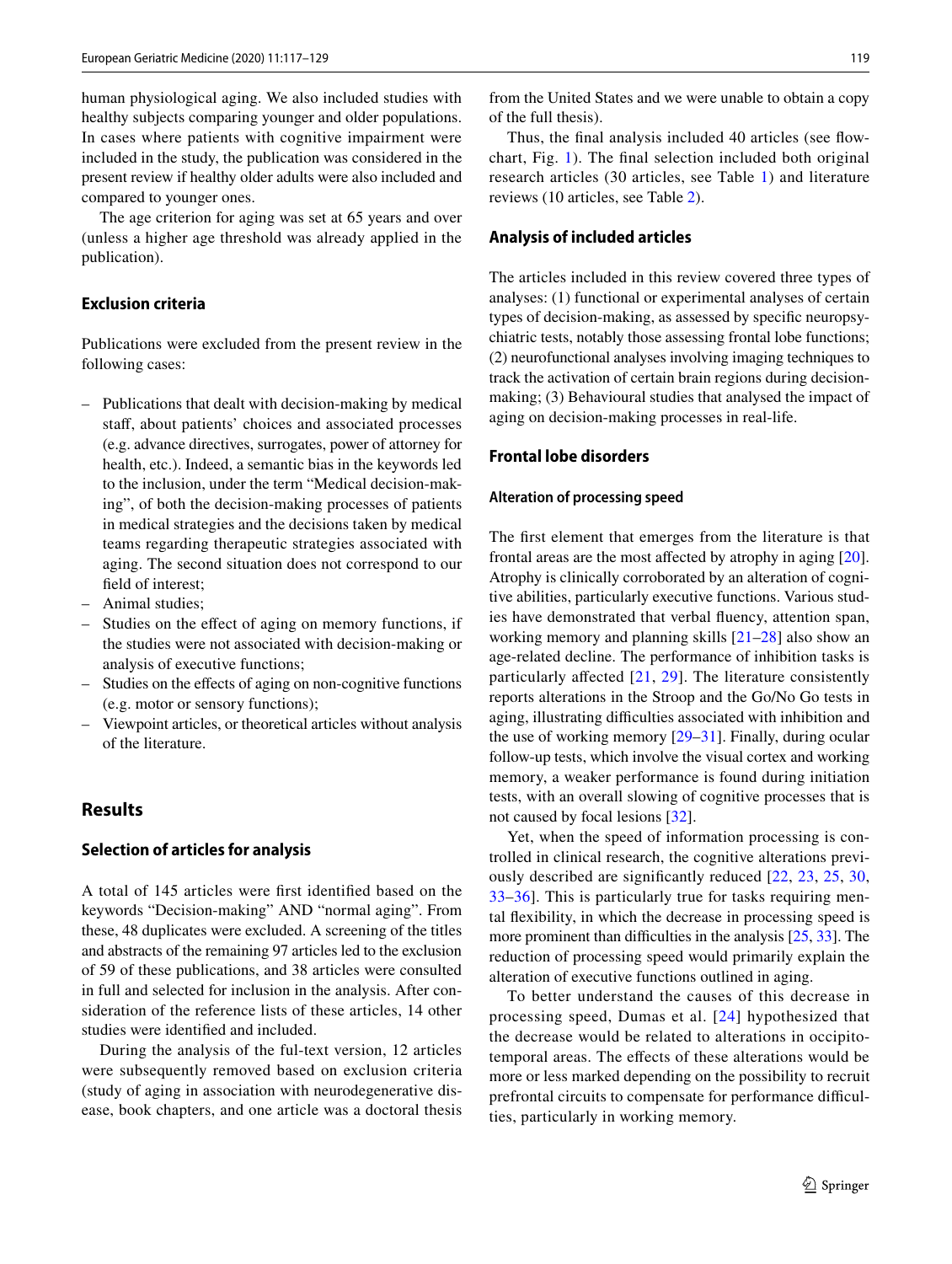<span id="page-3-0"></span>**Fig. 1** Flowchart Keywords : "Decision Making" and "Normal aging"

1. **Identification of suitable publications:** 



Functional MRI studies have been carried out to highlight this compensation [[20\]](#page-11-19). These studies have shown a posterior-anterior shift of functional activations during attention tasks and tasks that require the use of working memory. Thus, there is less stress on occipito-temporal areas, in favour of prefrontal areas [[24](#page-11-31)]. The latter are over-stimulated during the performance of cognitive tasks in older subjects, compared to younger ones. This shift is more pronounced when the task is new, complex and requires inhibitory control [\[37\]](#page-11-32), and could indicate a compensatory phenomenon. The posterior-anterior shift is reduced as soon as the stimulation is no longer new, and would explain how lifetime experience in decision-making and problem solving can enhance processing speed [[38\]](#page-11-33).

#### **Alteration of prospective memory**

A second element highlighted in this review is the alteration of prospective memory, particularly in complex situations and multi-tasking [\[39\]](#page-11-34). However, there is no hippocampal dysfunction in patients who do not develop secondary neurocognitive disorders [[24](#page-11-31)]. In a trial controlling cognitive deceleration factors (modelled via the Trail Making Test), Kim et al. [\[23](#page-11-26)] also demonstrated that age is not signifcantly associated with a decrease in auditory or verbal memory. However, visuo-spatial memory processes appear to be altered by age, independently of the slowing of cognitive processing speed [[23\]](#page-11-26).

#### **Targeted study of decision‑making processes**

#### **Decision‑making models**

To better study the impact of aging processes on cognitive changes, we will apply decision-making analysis methods that are traditionally used in neuropsychology. This involves 2 types of decision-making [\[11\]](#page-11-10):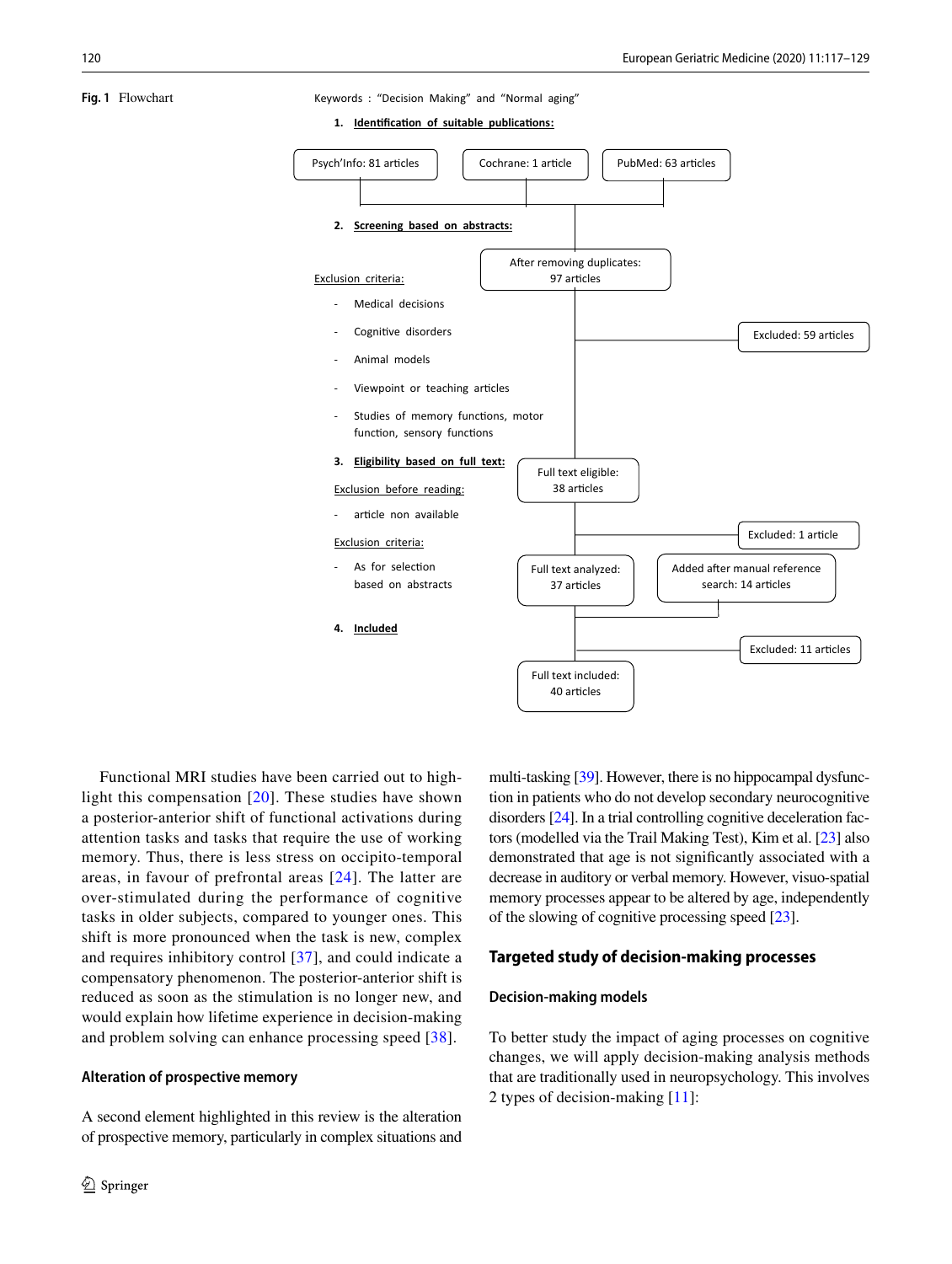<span id="page-4-0"></span>

|                         | Table 1 Studies used in the analysis |                    |                     |                                                       |                                                                                                                                                                                                                                                                                                                                                                                                               |
|-------------------------|--------------------------------------|--------------------|---------------------|-------------------------------------------------------|---------------------------------------------------------------------------------------------------------------------------------------------------------------------------------------------------------------------------------------------------------------------------------------------------------------------------------------------------------------------------------------------------------------|
| Author                  | Date                                 | Number of subjects | Age (range)         | Tests used                                            | Main results                                                                                                                                                                                                                                                                                                                                                                                                  |
| Ylikoski R              | 120<br>1999                          |                    | $[50 - 85]$         | Large neuropsychological battery                      | Heterogeneity of cognitive profiles during normal aging                                                                                                                                                                                                                                                                                                                                                       |
| Stefaniak <sub>N.</sub> | $32 - 32$<br>2010                    |                    | $[18-30]$ $[60-75]$ | Semantic priming                                      | Results did not confirm the predictions of either the general<br>cognitive slowing or the larger semantic network hypoth-<br>ambiguous instructions support the idea that older adults<br>focus more on accuracy, while younger adults may focus<br>naturally have a more conservative attitude because they<br>esis - the differences resulting from the application of<br>more on speed                     |
| Kim MJ.                 | 2013 130                             |                    | $[40 - 60]$         | Trail making test-auditory verbal learning test       | rectly (through executive functions) and directly (by aging)<br>Visio-spatial memory was significantly affected, both indi-                                                                                                                                                                                                                                                                                   |
| Nielsen NP.             | 2011 270                             |                    | $[18 - 70]$         | A quick test of cognitive speed                       | In clinical practice, an overhead larger than typical or normal<br>involving attention, visual working memory, and set shift-<br>for a given age would suggest executive dysfunctions,<br>mg                                                                                                                                                                                                                  |
| Anstey KJ.              | 2011 266                             |                    | $[70 - 88]$         | UFOV (validated screening for older drivers)          | Among older drivers, errors increase with age and are asso-<br>ciated with speeded selective attention                                                                                                                                                                                                                                                                                                        |
| Allain P.               | 2005 18-16                           |                    | $[72 - 97]$ [19-50] | Zoo map test                                          | strategies whereas they are able to execute complex prede-<br>Elderly participants have some problems developing logical<br>termined plans                                                                                                                                                                                                                                                                    |
| Giffard B               | $21 - 20$<br>2003                    |                    | $[20-30]$ [61-90]   | Semantic priming                                      | aging. Hyper priming for older participants is contested, as<br>Semantic memory is not significantly affected in normal<br>it may be an artifact of a general slowing effect                                                                                                                                                                                                                                  |
| Amieva H.               | $\Omega$<br>2003                     |                    | $[66 - 74]$         | Dysexecutive Questionnaire (DEX)                      | Fractionation of dysexecutive behavioral symptoms in nor-<br>mal elderly adults                                                                                                                                                                                                                                                                                                                               |
| Salvia E.               | $2016$ $25-31$                       |                    | $[22-44]$ [66-88]   | Computer driving experience                           | Elderly drivers take more time to perform all the cognitive<br>steps needed for driving                                                                                                                                                                                                                                                                                                                       |
| Glass BD                | $21 - 17$<br>2017                    |                    | $[18-25]$ $[61-75]$ | Computer dynamic control task                         | egy, but this compensation may be restricted to dynamic<br>Older adults may use exploration as a compensatory strat-<br>decision-making scenarios in which the goal is familiar                                                                                                                                                                                                                               |
| Guimond A.              | 2006 35-38                           |                    | $[15-29]$ $[60-85]$ | Computerized simulation of occupational<br>activities | The impairment was due to attention oriented backward or<br>forward in time, in single or dual tasks that were more or<br>activities resembling high-level occupational multitasks.<br>Elderly subjects of this study were impaired on all mental<br>less effortful                                                                                                                                           |
| Vallesi A.              | 2011 14-14                           |                    | $[20-34]$ [60-80]   | Go-No-Go stimuli in fMRI                              | cessfully overcome a prepotent and inappropriate response,<br>extensively a cohesive set of fronto-parietal regions to suc-<br>Compared to younger adults, older individuals engage more<br>aging, as it is strongly associated to the degree of success<br>engagement of these regions has a compensatory role in<br>but only if the task is complex and novel. The initial<br>in avoiding commission errors |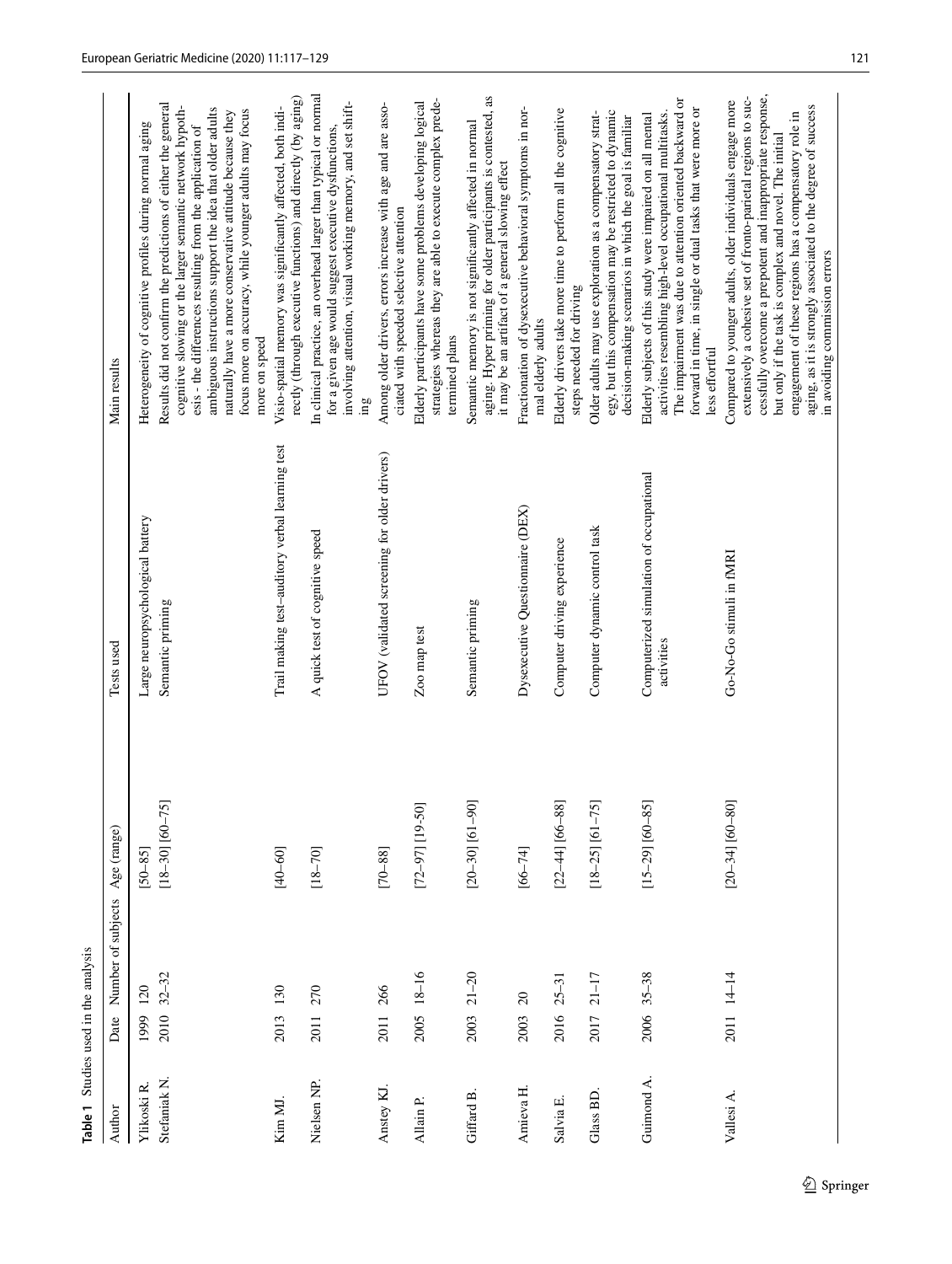|            | Table 1 (continued) |      |                                |                                                    |                                                                                                                                                                                                                                                                                                                                                    |                                                                                                                                                                                                                                                                                             |
|------------|---------------------|------|--------------------------------|----------------------------------------------------|----------------------------------------------------------------------------------------------------------------------------------------------------------------------------------------------------------------------------------------------------------------------------------------------------------------------------------------------------|---------------------------------------------------------------------------------------------------------------------------------------------------------------------------------------------------------------------------------------------------------------------------------------------|
| 2 Springer | Author              | Date | Number of subjects Age (range) |                                                    | Tests used                                                                                                                                                                                                                                                                                                                                         | Main results                                                                                                                                                                                                                                                                                |
|            | Hosseini SMH.       |      | 2010 16-24                     | $[18-25]$ $[61-77]$                                | Prediction task in fMRI                                                                                                                                                                                                                                                                                                                            | decision-making in older adults when information about<br>Behavioral and neural evidence for the preservation of<br>the contingencies of the outcome is available                                                                                                                           |
|            | Treitz FH.          |      | 2007 16-16-13-17               |                                                    | [20-30] [31-45] [46-60] [61-75] Large neuropsychological battery centered on<br>executive function                                                                                                                                                                                                                                                 | Sharp decline of executive function after 60 years of age and<br>differential course of different executive subcomponents<br>across aging, supporting a multi-dimensional model of<br>executive functions                                                                                   |
|            | Martin S.           |      | 2006 32-32                     | $[18-27]$ $[66-81]$                                | Gender categorization task in two experiments                                                                                                                                                                                                                                                                                                      | Involvement of the dorso-lateral prefrontal cortex (sensitive<br>to aging) when task demands are high, and ventro-lateral<br>prefrontal cortex when demands are low                                                                                                                         |
|            | Gigi A.             |      | 2007 53-30-29-17               | [20-30] [31-50] [51-64] [65-85] Naming performance |                                                                                                                                                                                                                                                                                                                                                    | older people might be related to the shrinkage of frontal<br>Poor naming performance for unusual-viewed objects in<br>gray matter with age                                                                                                                                                  |
|            | Labudda K.          | 2008 | 12                             | $[62 \pm 5]$                                       | Game of dice task in fMRI                                                                                                                                                                                                                                                                                                                          | Involvement of the dorsolateral prefrontal cortex in processes<br>preceding a decision that is based on explicit information,<br>medial prefrontal cortex might be particularly crucial for<br>decision-making based on feedback processing                                                 |
|            | MacPherson SE.      | 2002 | $30 - 30 - 30$                 | $[20-40]$ [40-60] [60-80]                          | Eight tasks about executive function and work-<br>ing memory                                                                                                                                                                                                                                                                                       | Healthy adult aging mainly affects abilities mediated by the<br>median prefrontal area, such as emotional processing and<br>dorsolateral prefrontal area, such as executive functions<br>and working memory. Abilities mediated by the ventro-<br>social behavior, remain relatively intact |
|            | Deakin J.           | 2004 | 177                            | $[13 - 77]$                                        | Computer-based decision gambling-task                                                                                                                                                                                                                                                                                                              | Age was related to decreases in the risk tolerance factor, but<br>unrelated to the aversion delay                                                                                                                                                                                           |
|            | Mata R.             | 2007 | $83 - 86$                      | $[24 \pm 3]$ $[71 \pm 5]$                          | 11 psychometric tests (verbal knowledge, pro-<br>cessing speed, reasoning, and memory)                                                                                                                                                                                                                                                             | a function of their cognitive resources and task characteris-<br>Older decision makers are adaptively selecting strategies as<br>tics, such as the statistical structure of environments                                                                                                    |
|            | Lamar M.            |      | 2004 23-20                     | $[28 \pm 6]$ [69 ± 5]                              | match to sample tasks, and assessment of dor-<br>pointing task 12-item, letter fluency, WAIS-R<br>solateral prefrontal cortex by the self-ordered<br>gambling task and delayed match and non-<br>digit span backward and months backward<br>Assessment of orbitofrontal cortex by Iowa<br>from the boston revision of the wechsler<br>memory scale | nitive functions associated with aging of specific prefrontal<br>First study that demonstrates differential impairment of cog-<br>subregions within a multivariate framework                                                                                                                |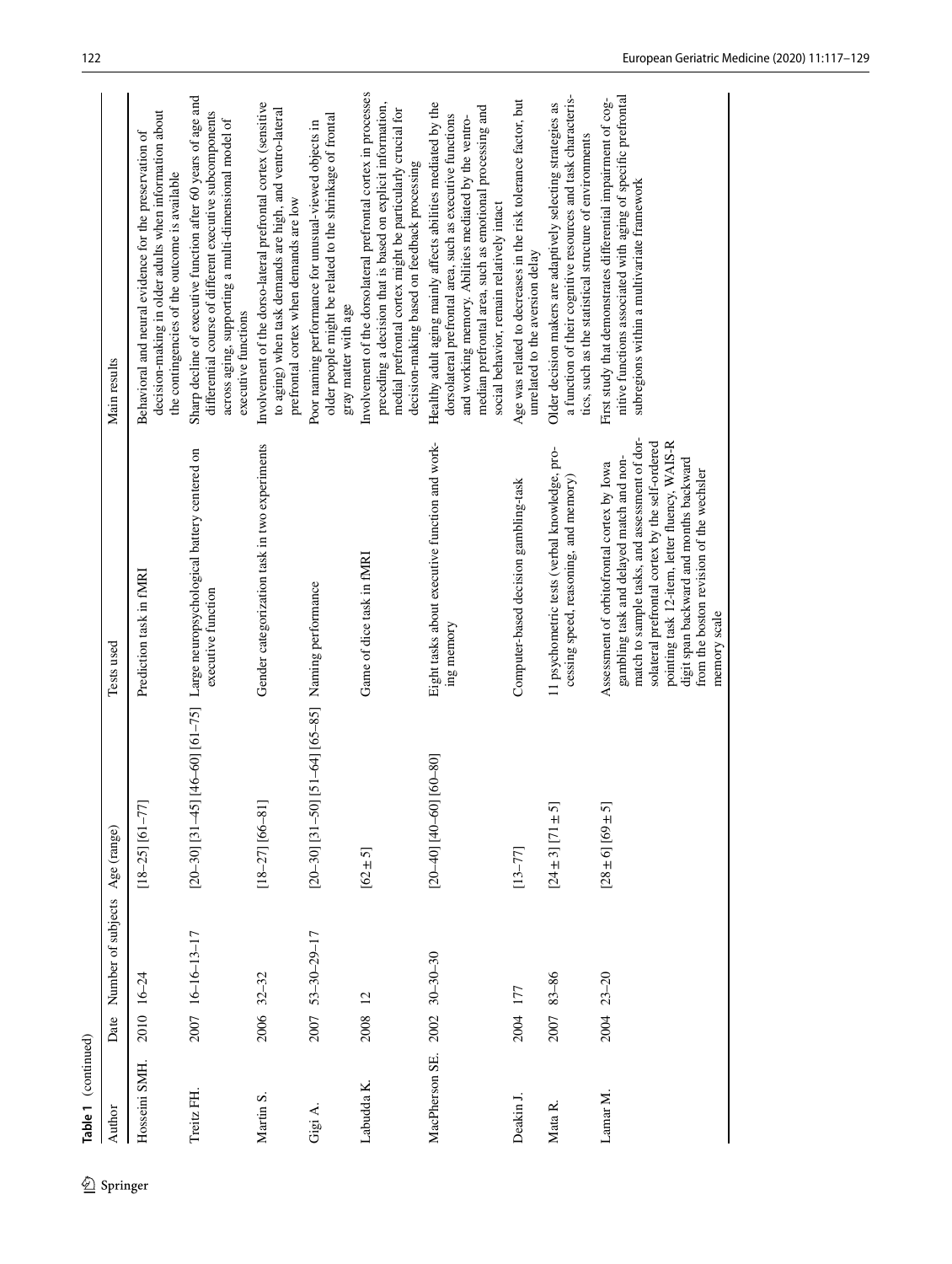|              | Number of subjects Age (range)<br>Date |                                   | Tests used                                                                                                                               | Main results                                                                                                                                                                                                                                                                                                                                                                                                                                        |                                               |
|--------------|----------------------------------------|-----------------------------------|------------------------------------------------------------------------------------------------------------------------------------------|-----------------------------------------------------------------------------------------------------------------------------------------------------------------------------------------------------------------------------------------------------------------------------------------------------------------------------------------------------------------------------------------------------------------------------------------------------|-----------------------------------------------|
|              | $40 - 40$<br>2008                      | $[28 \pm 5]$ [65 ± 9]             | Iowa gambling task                                                                                                                       | components, but approached significance for the attentional<br>sustained attention during complex and prolonged tasks;<br>nificance for motivational and learning decision-making<br>suggesting a possible decrease in the ability to maintain<br>Qualitative analysis of results did not reach statistical sig-<br>putative deficit underlying impaired decision-making in<br>component for healthy elderly versus younger adults,<br>normal aging | European Geriatric Medicine (2020) 11:117-129 |
| Denburg NL.  | 2007 40-40                             | $[26 - 55]$ [56-85]               | Iowa gambling task-skin conductance response                                                                                             | making on the IGT and integrity of ventromedial prefrontal<br>Given the well-documented association between decision-<br>structures, findings suggest that some ostensibly normal<br>older adults have an accelerated aging of VMPC                                                                                                                                                                                                                 |                                               |
| Zamarian L.  | $33 - 52$<br>2008                      | $[18 - 54]$ $[55 - 88]$           | Iowa gambling task-probability-associated<br>gambling task                                                                               | Age-related effects in decisions under ambiguity, but not in<br>decisions under risk                                                                                                                                                                                                                                                                                                                                                                |                                               |
|              | $48 - 48$<br>2005                      | $[18-29]$ [65-83]                 | Memorizing pictures from IAPS, and analyses<br>of emotional control                                                                      | Older adults use cognitive control mechanisms to better<br>remember positive than negative information                                                                                                                                                                                                                                                                                                                                              |                                               |
|              | 2009 14-14                             | $[26 \pm 4]$ [68 ± 5]             | Probabilistic object reversal tasks                                                                                                      | decision-making in old age, which contributes to altered<br>Altered fronto-striatal interaction during reward-based<br>reward-based learning and decision making                                                                                                                                                                                                                                                                                    |                                               |
| Dreher J-C.  | $20 - 13$<br>2008                      | $[25 \pm 4]$ [66 $\pm 5$ ]        | Slot machine-type stimuli on fMRI                                                                                                        | Tight coupling of midbrain dopamine synthesis and reward-<br>related PFC activity, with direct evidence for an alteration<br>of this regulatory relationship in older adults                                                                                                                                                                                                                                                                        |                                               |
| Ebner NC.    | 2006 49-43-41                          | ₹<br>$[18-26]$ $[40-59]$ $[65-8]$ | lifespan hypotheses about goal orientations<br>Multi-method approach of 4 studies to test<br>across adulthood                            | orientation toward growth, whereas maintenance and loss<br>prevention were more prevalent in middle adulthood and<br>Robust age-related differences in personal goal orientation<br>in self-reports and at the behavioral level for concrete<br>goal choices. Younger adults reported a primary goal<br>older age                                                                                                                                   |                                               |
| Fukushima K. | 2014                                   | $[65 - 89]$                       | of correct spot during memory-based pursuit<br>pursuit, simple ramp-pursuit, pop-out effects<br>Eye movement recordings and memory-based | Although the extra retinal mechanisms were functional for<br>initial pursuit in elderly subjects, they were less effective<br>Smooth-pursuit latencies depend on task conditions.                                                                                                                                                                                                                                                                   |                                               |
| Bangma DF.   | 2017 180                               | $[18 - 87]$                       | Financial decision-making multimodal<br>approach                                                                                         | Normal aging has a negative influence on complex aspects of<br>Financial Decision Making. However, other aspects appear<br>to be unaffected or improved by normal aging                                                                                                                                                                                                                                                                             |                                               |

Table 1 (continued)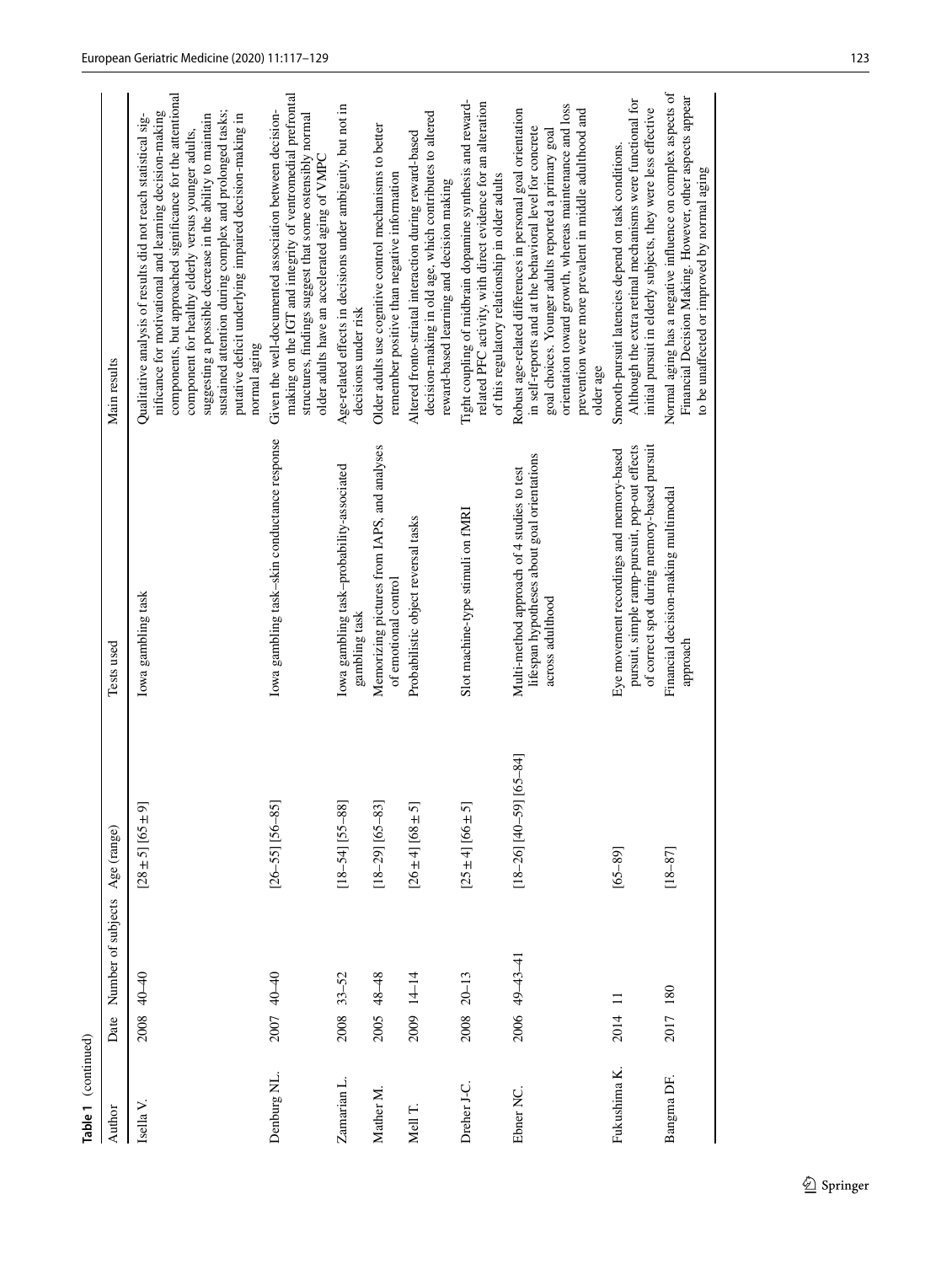<span id="page-7-0"></span>**Table 2** Reviews used in the

| <b>Table 2</b> Reviews used in the<br>analysis | Dumas JA.     | 2015 |
|------------------------------------------------|---------------|------|
|                                                | Calso C.      | 2016 |
|                                                | Carpenter SM. | 2011 |
|                                                | Zhu L.        | 2012 |
|                                                | Jacus J-P.    | 2012 |
|                                                | Brand M.      | 2010 |
|                                                | Jacus J-P.    | 2013 |
|                                                | Wiesiolek CC. | 2014 |
|                                                | Depping MK.   | 2011 |
|                                                | Renaud M.     | 2005 |
|                                                |               |      |

– the so-called "under risk" model, which is traditionally associated with dorsolateral functions [[40\]](#page-11-35), in particular with processing speed and working memory.

The main neuropsychological tests used in the selected studies are the Wisconsin Card Sorting Task and the Game of Dice Task. In these tests, it is found that elements of slow decision-making are explained by the slowing down of processing speed. Nevertheless, as soon as the rules are given and the learning speed is smoothed, there is no alteration in the decision-making modalities in this type of model [\[20](#page-11-19), [41](#page-11-36)]. Some studies also show that the experience acquired is a factor facilitating decision-making in older subjects when the situation is based on the acquired experience, but this experience does not facilitate decisions in new situations [[42\]](#page-12-0).

– The "under-ambiguity" model involves dorsolateral functions [\[43](#page-12-1)], particularly through the use of working memory, but also ventromedial pathways, especially straight, and limbic pathways which are activated during the regulation of emotional processes [[20,](#page-11-19) [44](#page-12-2)].

The studies on the under-ambiguity model are very controversial and question the pertinence of this model. The main tests used are the Match-to-Sample Task [\[45,](#page-12-3) [46\]](#page-12-4) and the Iowa Gambling Task [IGT] [[47\]](#page-12-5). Interpretations diverge between studies [\[47](#page-12-5)[–49](#page-12-6)], particularly for the IGT, because once the operating rules are acquired, this test is very close to a risky decision-making model, and the results improve [\[50\]](#page-12-7).

Nevertheless, the targeted study of decision-making processes, assessed with specialized neuropsychological tests or functional neuroimaging, confrms the general conclusions related to the impact of processing speed and benefts of learning, which might help to compensate for age-related decreases of processing speed.

#### **Decision‑making in complex situations**

Risk aversion was also highlighted in some studies [\[44](#page-12-2), [51,](#page-12-8) [52\]](#page-12-9). In complex decisions, there is a change in the cost–beneft analysis [\[35\]](#page-11-37), and decisions reveal the development of strategies aiming to prevent losses [\[53\]](#page-12-10). According to some authors, the focus on loss prevention could be explained by a decreased integration of consequences associated with previous decisions and could be linked to a slowdown of implicit learning phenomena [\[20,](#page-11-19) [41](#page-11-36)]. Loss-prevention strategies are particularly noticeable when decision-making requires marked attention or involves emotional phenomena [\[21](#page-11-20), [47,](#page-12-5) [54](#page-12-11)].

Indeed, in complex situations, decision-making goes beyond the scope of executive functions and includes emotional and motivational circuits [[55](#page-12-12)]. In particular, reward circuits are associated with this type of decision-making.

However, in cerebral aging, there is a modifcation of the activation of the ventral striatum [\[56\]](#page-12-13) with:

- a loss of information and learning associated with reward.
- a reinforcement of the activity of reward circuits, especially in the ventral striatum, for the preservation of learned strategies.

This could be explained by a decrease in dopaminergic synthesis and expression during aging [[57\]](#page-12-14).

These modifcations of ventral striatum activations are potentially linked to the impact of motivational circuits on learning in ambiguous decision-making strategies [[31](#page-11-23)]. Indeed, the strategy of loss prevention, which is prioritized over gain optimization in older adults, can be explained by an acquired behavioral adaptation to declining capacities with aging [[58](#page-12-15)] and could underlie the phenomenon of positivity [\[53](#page-12-10)].

Thus, when older subjects make complex decisions involving the comparison of potential benefts, they will be more sensitive to losses. Therefore, this can lead them to adapt their strategies according to the risk of loss and choose more conservative decision-making strategies.

#### **Macro‑behavioural changes**

In addition to the functional and anatomical elements previously highlighted, some data must be taken into account in the modifcations that are specifc to decision-making in complex situations in aging.

Several studies have focused on the context of decisionmaking and report variations according to:

- The timing of decision-making in relation to circadian rhythm. Indeed, maximum cognitive availability of older adults is no longer in the afternoon or evening (as in younger adults), but rather in the morning [[22](#page-11-25)].
- The environmental context of decision-making (sounds, number of proposals, clarity of information, the impression of familiar information, etc.). The infuence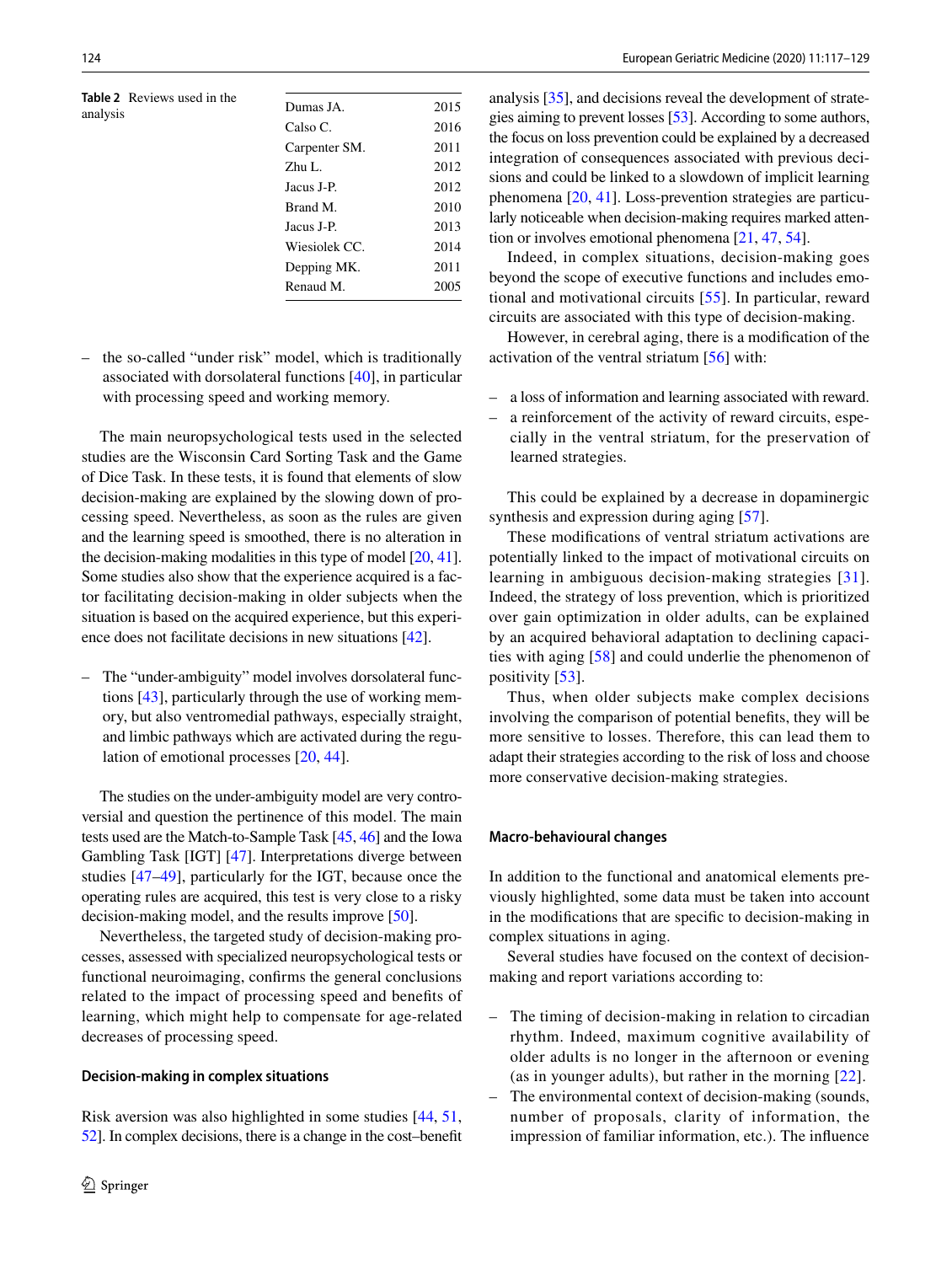of environmental conditions can be compensated by appropriate measures (e.g. note-taking) [\[22\]](#page-11-25).

Behavioural studies, particularly neuro-economic studies, show that the habit of making quick decisions is based on experience (including previous professional experience) and afect, rather than reasoning [[22](#page-11-25), [39](#page-11-34)], exposing older subjects to misleading advertisements [[47\]](#page-12-5).

Finally, the literature also mentions the beneft of physical activity over inactivity for all aging processes [\[59](#page-12-16)], probably through cardiovascular benefts.

# **Discussion**

Our review highlights changes in decision-making patterns and processes during cognitive aging. These changes vary greatly depending on the context, motivational factors and impact of risks. Our analysis shows that:

- Cognitive aging is associated with a decline of components of executive functions, particularly processing speed and reactivity of working memory. This is due to alterations in the dorsolateral prefrontal cortex. In some cases, these alterations can be compensated by previous knowledge associated with similar experiences. However, when faced with new and unfamiliar situations, older adults take more time to comprehend the situation than younger ones. However, as soon as the rules of the situation are established, this diference between younger and older adults disappears;
- When decisions are made in situations where the consequences are unknown, diferent interpretations are found in the literature. Classically, these situations are explored with "under-ambiguity" decision-making tests. Decision-making modalities in these cases involve both executive functions (particularly the dorsolateral cortex), but also motivation and reward processes. These processes have been previously associated with ventromedial and limbic structures. There are considerably fewer studies in this feld and their results are sometimes ambiguous. In general, they tend to show that aging is associated with a change in strategy: reduction or prevention of losses is favored over the optimization of gains. Choices resulting from this shift are infuenced by the individual motivation profle in each particular situation.

Therefore, it seems that, in aging, there may be a partial decline of decision-making skills for complex and new situations, which might infuence the level of cognitive autonomy. Cognitive autonomy would thus be maintained as far as it is possible to recall an appropriate experience, but it would be put in difculty in the event of a complex and unprecedented situation.

The strength of our literature review lies in the inclusion of both research articles and the analysis of previous reviews, the last of which was published in 2016. Thus, the inclusion of these literature reviews allowed the integration of articles that would not have been found with our keyword screening. The analysis of these reviews also extended the scope of the study to the full complexity of the decisionmaking process. Indeed, each of the previous publications that we analyzed had a more targeted approach, focusing either on neuropsychological processes, neurophysiological processes approached by functional imaging, or macroscopic processes (in particular neuro-economic processes). The originality of our approach is, on the one hand, the update on the issue, but also, and above all, on the other hand, the global approach covering several felds that are usually approached separately, and discuss their clinical impact in current clinical situations.

Nevertheless, our literature review has several limitations:

- The choice of the keywords "normal aging" leads to a reduction in the scope of "aging" or "ageing". However, there is no MeSH term associated with physiological aging, and "aging" mainly included pathological aging. To ensure that we cover the entire feld of non-pathological aging, we have chosen to include in our review all previous systematic reviews using the keyword "normal aging". This gave us the opportunity to consult their references and include articles that otherwise would have been missed due to the restriction associated with our keywords.
- The general element that emerges from previous studies is the extreme heterogeneity of cognitive profles in aging, and the difficulty to differentiate the profile of physiological aging from that of pathological aging at a sub-clinical stage [\[24](#page-11-31), [34](#page-11-38)]. In addition, the notion of cognitive reserve and education are associated with experience-driven diferentiation of neuropsychological activities, whose infuence needs to be dissociated from neuro-anatomical characteristics [[60\]](#page-12-17). In addition, training efects may occur, and a recent study seems to show a modifcation of Iowa Gambling Task response profles in cases of specifc attentional training [\[61](#page-12-18)].
- In addition, in the clinical studies included in our review, even if patients with neurocognitive pathological alterations were excluded, only one study prevented interference with neurodegenerative diseases not yet diagnosed. The researchers did a follow-up of participants to screen for neurodegenerative diseases. In the majority of studies, it was not verifed if participants presented a neurocognitive pathology. This should have been made prospectively to be sure that they did not present, at the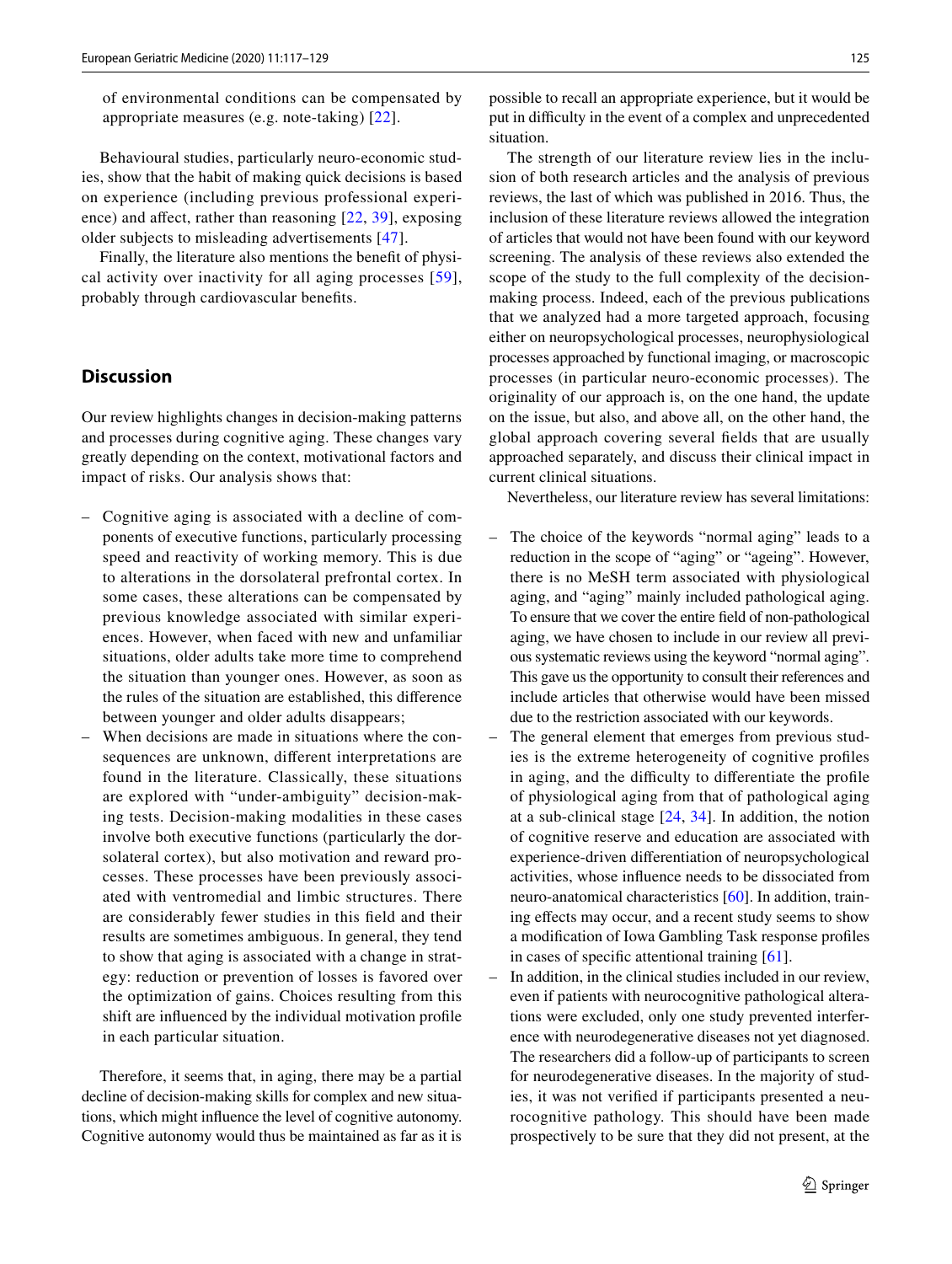time of their inclusion, a neurocognitive pathology at an infra-clinical stage. Indeed, neurodegenerative pathologies impact decision-making capacities [\[62](#page-12-19)–[65\]](#page-12-20). Nevertheless, it appears that tests focused on decision-making processes can remain informative even in the mild stages of these diseases, and the impact of mild pathological cases on overall results is limited, as shown in Jacus et al. [[66\]](#page-12-21).

- Another limitation is the relatively young age of the populations included. Indeed, to avoid bias related to neurodegenerative pathologies, the majority of studies included patients aged between 65 and 75 years. Given the aging of the populations and an average age of transition towards dependency at 83 years [[67\]](#page-12-22), this is poorly representative of older populations having to make complex medical and medico-social choices [\[68\]](#page-12-23).
- Finally, for clinical studies, there is a wide variety of tests used, without homogeneity on the neurological processes studied. This is probably the most important limitation of our review, which prevented us from doing a metaanalysis, according to the PRISMA guidelines. Among these studies, there are several monetary models representing changes of perception with age, and their impact on decision-making is diferent from that of social or medical models [\[69\]](#page-12-24). Thus, our review reveals a variation in decision-making models according to what is taken into account: motivation or risk, and specifcities related to the areas of daily life affected by these decisions (money, health, social) [\[53](#page-12-10)].

The limitations expressed, in particular the lack of homogeneity of tests and populations, which does not allow for a meta-analysis of the data obtained in these studies.

Nevertheless, in the light of this literature review, there is a consensus that decision-making is possible in physiological aging, including in complex and new situations. However, several constraints need to be taken into account:

1. It is necessary to allow time for decision-making.

 Indeed, given the decrease in processing speed, additional time is required for decision-making. A way to facilitate decision-making is to reduce factors that can afect this decrease in processing speed, whether external (environment, number of proposals, etc.) or internal (emotional appeal, disafection, etc.).

 Reformulation can be helpful to clarify the available options and support rational arguments, to avoid emotional decision-making.

2. It is necessary to take into account the motivational profle to present an appropriate argument. Indeed, when a decision is made in a known situation, older persons will easily rely on experience [\[70](#page-12-25)]. However, when decisions involve new situations, the arguments presented will be essential. However, given that sensitivity to loss prevention increases, and attractiveness of earnings decrease as we age, it is likely that the presentation of an earningbased motivation formula might not be as efective as the choice of the appropriate interlocutor [[69](#page-12-24)].

However, the literature on these elements and complex situations is scarce. More studies that simultaneously analyze patients' arguments and physiological behavioural responses are needed, particularly for the ventromedial and limbic systems (motivation, risk taking) [[47,](#page-12-5) [71\]](#page-12-26) which are the most debated substrates for ambiguous decision-making.

This literature review reinforces the need for future studies to identify, describe and understand decision-making phenomena in patients aged 75 years and older, to better understand the relativity of decision-making autonomy.

# **Conclusion**

Decision-making, as other cognitive abilities, is afected by an age-related slowdown in the speed of information processing. However, cognitive capacity can be preserved and adequately expressed if the person is provided with enough time and clear explanations. In this perspective, it is necessary to take the appropriate time, for example in medical consultation, and have the patient reformulate to ensure that the elements have been properly integrated. This allows, in physiological aging, that decision-making respects patient's autonomy when decisions are based on experience.

However, when decisions need to be made in situations of uncertainty, cognitive aging is associated with changes in the functioning of the ventromedial system which are linked to decision-making difficulties. These difficulties can be compensated by learning but become a challenge in complex unique decision-making situations, and are strongly impacted by motivational elements. Given that, older subjects are more sensitive to information related to the risk of loss than information related to potential benefts. This raises the question of how information is provided to older patients, and which parameters are used for decision-making.

It should be noted that several medical and medico-social decisions are based on ambiguous decision-making, and do not allow for compensation through learning, because they are usually one-off decisions (entry into institutions, surgery, etc.).

Like previous literature reviews, we question decisionmaking skills in older adults, particularly in situations of ambiguity, which is part of the most complex medical or medico-social situations affecting the older population. Thus, a fortiori, in the case of neurocognitive disorders with impaired executive functions, or in the case of the development of apathy, the question of cognitive and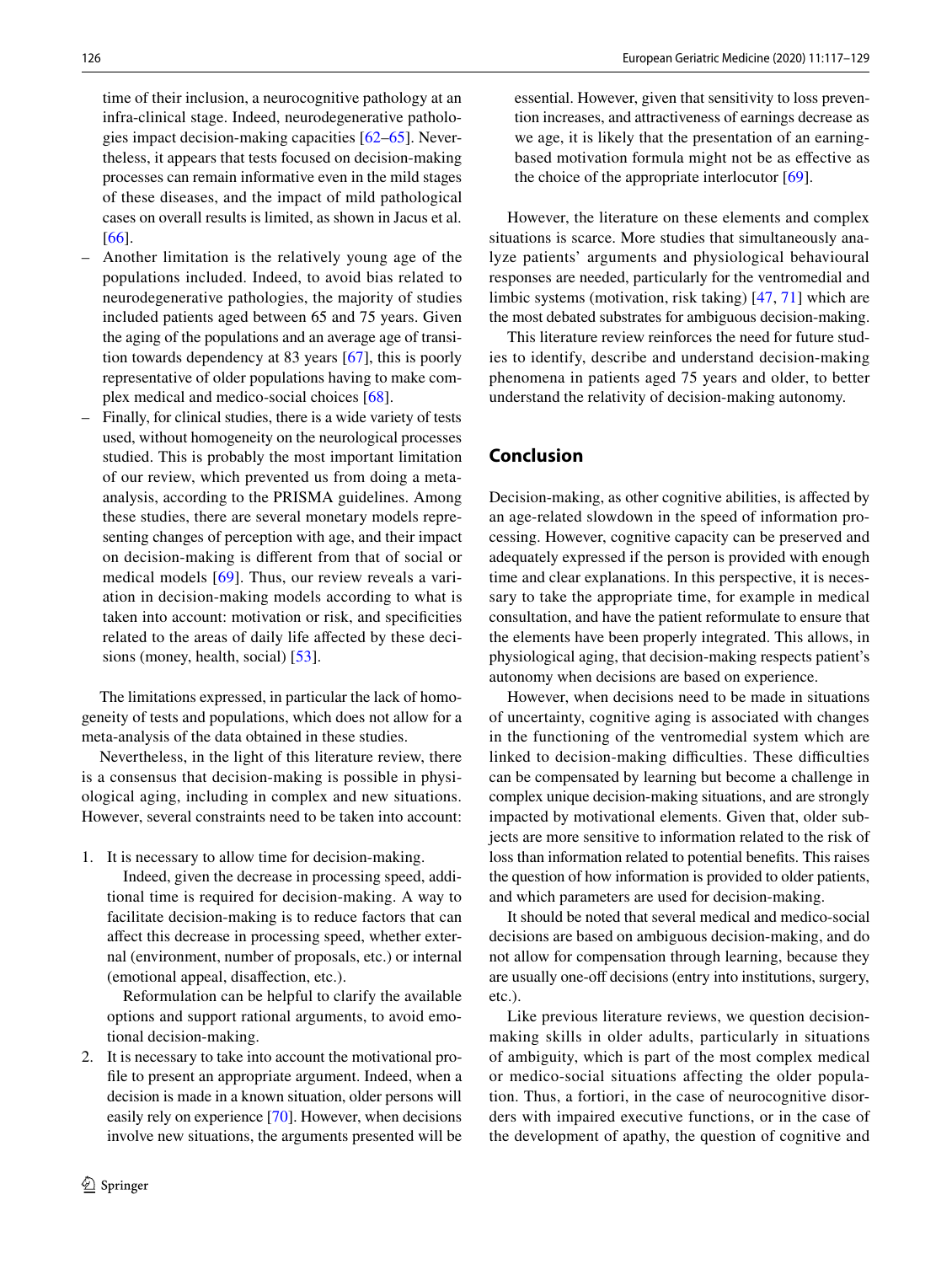decision-making autonomy is predominant. However, it appears that it is in these situations of relative autonomy that the most complex decisions take place, particularly in relation to the limitation of care or institutionalization. Therefore, the notion of the relativity of decision-making capacity in cognitive aging needs to be addressed to fully understand specifc limitations and solutions for this population. Comprehensive and analytical studies are, therefore, needed on the subject.

**Acknowledgements** This work was supported by the Fondation Bettencourt Schueller (Support 2017-2019). Thanks to Helli Raptis (CR IUGM, Montreal, Qc, CANADA) for English Reviewing.

**Authors contribution** The supervision of the systematic review was carried out by EH and RA. The PRISMA reviewing was made by SK and TT, and RA in case of discordance. The main author of the article was TT.

### **Compliance with ethical standards**

**Conflict of interest** The authors declare no confict of interest.

**Ethical approval** This article does not contain any studies with human participants performed by any of the authors.

**Informed consent** For this type of study, formal consent is not required.

**Open Access** This article is distributed under the terms of the Creative Commons Attribution 4.0 International License ([http://creativeco](http://creativecommons.org/licenses/by/4.0/) [mmons.org/licenses/by/4.0/](http://creativecommons.org/licenses/by/4.0/)), which permits unrestricted use, distribution, and reproduction in any medium, provided you give appropriate credit to the original author(s) and the source, provide a link to the Creative Commons license, and indicate if changes were made.

# <span id="page-10-0"></span>**Appendix**

#### See Table [3](#page-10-1).

<span id="page-10-1"></span>**Table 3** N.O.S. quality assessment of selected studies

| Author         | Date | Selection (/4) | Comparability<br>(12) | Outcome $(13)$ | Total $(9)$    |
|----------------|------|----------------|-----------------------|----------------|----------------|
| Ylikoski R.    | 1999 | $\overline{4}$ | 1                     | $\overline{2}$ | $\overline{7}$ |
| Stefaniak N.   | 2010 | $\overline{c}$ | $\overline{c}$        | 3              | $\tau$         |
| Kim MJ.        | 2013 | $\overline{2}$ | 1                     | $\overline{c}$ | 6              |
| Nielsen NP.    | 2011 | $\overline{4}$ | 2                     | 2              | 8              |
| Anstey KJ.     | 2011 | 3              | $\overline{c}$        | 3              | 8              |
| Allain P.      | 2005 | $\overline{2}$ | $\overline{c}$        | $\overline{c}$ | 6              |
| Giffard B.     | 2003 | 3              | $\overline{c}$        | $\overline{c}$ | $\overline{7}$ |
| Amieva H.      | 2003 | 3              | $\overline{c}$        | 2              | $\tau$         |
| Salvia E.      | 2016 | 3              | $\overline{c}$        | $\overline{c}$ | 6              |
| Glass BD.      | 2017 | 3              | $\mathbf{1}$          | 3              | 7              |
| Guimond A.     | 2006 | $\overline{2}$ | $\mathbf{1}$          | 3              | 6              |
| Vallesi A.     | 2011 | 3              | $\overline{c}$        | 3              | 8              |
| Hosseini SMH.  | 2010 | $\overline{2}$ | 1                     | 3              | 6              |
| Treitz FH.     | 2007 | 3              | $\overline{c}$        | 3              | 8              |
| Martin S.      | 2006 | $\overline{c}$ | $\overline{c}$        | $\overline{c}$ | 6              |
| Gigi A.        | 2007 | $\overline{2}$ | $\overline{c}$        | $\overline{c}$ | 6              |
| Labudda K.     | 2008 | 3              | $\overline{c}$        | 2              | 7              |
| MacPherson SE. | 2002 | 4              | $\overline{c}$        | 3              | 9              |
| Deakin J.      | 2004 | 3              | $\overline{c}$        | $\overline{c}$ | 7              |
| Mata R.        | 2007 | 4              | $\overline{c}$        | 3              | 9              |
| Lamar M.       | 2004 | 3              | 2                     | $\overline{c}$ | 7              |
| Isella V.      | 2008 | $\overline{2}$ | $\overline{c}$        | $\overline{c}$ | 6              |
| Denburg NL.    | 2007 | 3              | $\overline{c}$        | 3              | 8              |
| Zamarian L.    | 2008 | 3              | $\overline{c}$        | 3              | 8              |
| Mather M.      | 2005 | $\overline{2}$ | 1                     | $\overline{c}$ | 5              |
| Mell T.        | 2009 | 3              | $\overline{c}$        | 3              | 8              |
| Dreher J-C.    | 2008 | 3              | $\overline{c}$        | 3              | 8              |
| Ebner NC.      | 2006 | $\overline{c}$ | $\mathbf{1}$          | 3              | 6              |
| Fukushima K.   | 2014 | 3              | 1                     | 3              | $\overline{7}$ |
| Bangma DF.     | 2017 | 3              | $\overline{c}$        | 3              | 8              |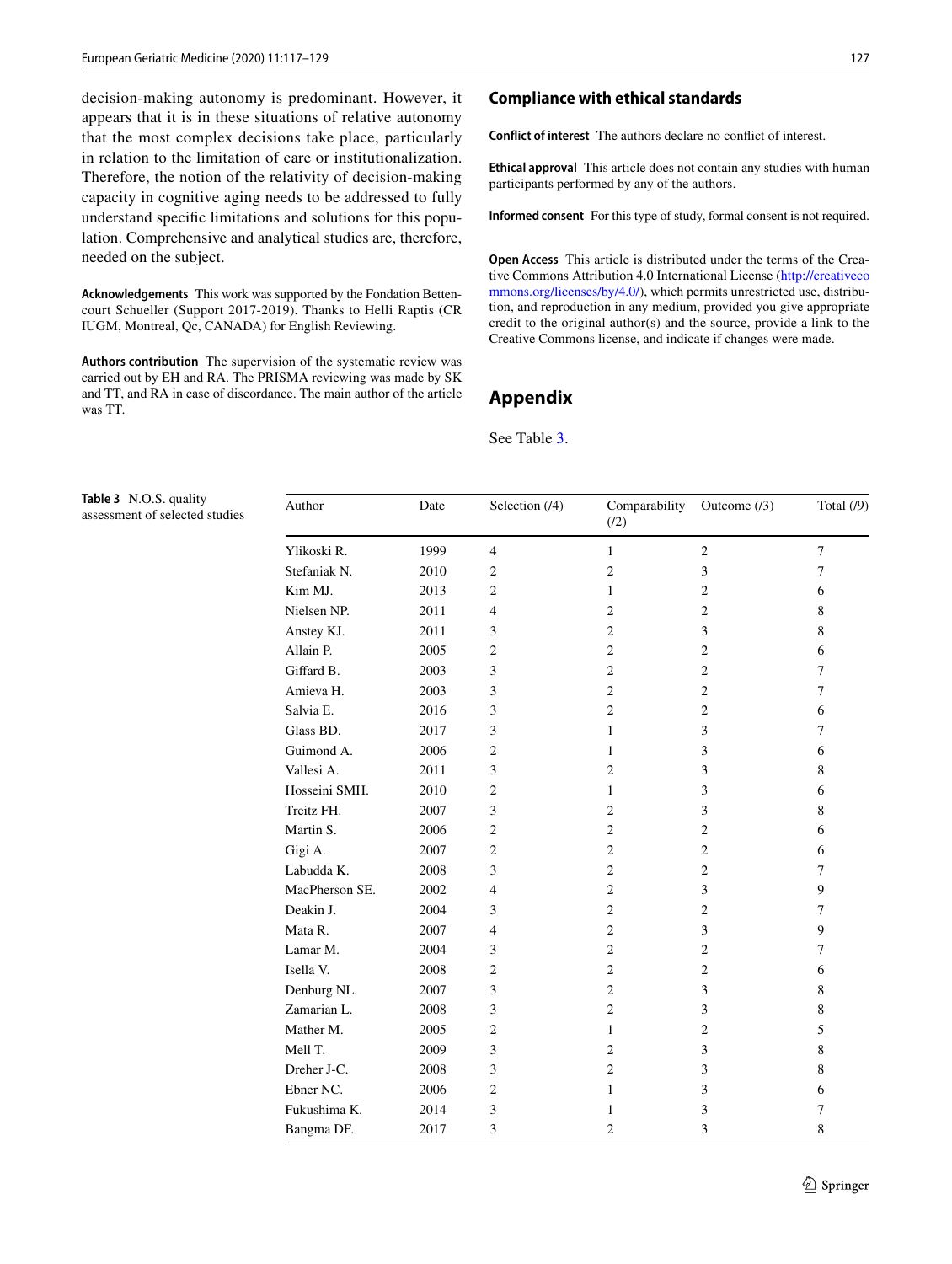#### **References**

- <span id="page-11-0"></span>1. Department of Economic and Social Afairs, Population Division (2017) World population ageing 2017—highlights. United Nations. Report No.: (ST/ESA/SER.A/397)
- <span id="page-11-1"></span>2. Schaink AK, Kuluski K, Lyons RF, Fortin M, Jadad AR, Upshur R et al (2012) A scoping review and thematic classifcation of patient complexity: offering a unifying framework. J Comorbidity.  $2.1 - 9$
- <span id="page-11-2"></span>3. Smith SM, O'Dowd T (2007) Chronic diseases: what happens when they come in multiples? Br J Gen Pract
- <span id="page-11-3"></span>4. Appelbaum PS (2007) Assessment of patients' competence to consent to treatment. N Engl J Med 357:1834–1840
- <span id="page-11-4"></span>5. Berg JW, Appelbaum PS, Lidz CW, Parker LS (2001) Informed consent: legal theory and clinical practice, 2nd edn. Oxford University Press, Oxford
- <span id="page-11-5"></span>6. Beauchamp TL, Childress JF (2001) Principles of biomedical ethics. Oxford University Press, Oxford
- <span id="page-11-6"></span>7. Gleichgerrcht E, Ibáñez A, Roca M, Torralva T, Manes F (2010) Decision-making cognition in neurodegenerative diseases. Nat Rev Neurol. 6:611
- <span id="page-11-7"></span>8. Baron J (2008) Thinking and deciding, 4th edn. Cambridge University Press, New York
- <span id="page-11-8"></span>9. Allain P (2013) La prise de décision: aspects théoriques, neuroanatomie et évaluation. Rev Neuropsychol. 5:69–81
- <span id="page-11-9"></span>10. Escudier F, Léveillé E, Charbonneau S, Cole J, Hudon C, Bédirian V et al (2016) Evaluating decision-making: validation and regression-based normative data of the judgment assessment tool. Arch Clin Neuropsychol. 31:829–838
- <span id="page-11-10"></span>11. Bechara A, Damasio H, Tranel D, Damasio AR (2005) The Iowa Gambling Task and the somatic marker hypothesis: some questions and answers. Trends Cogn Sci. 9:159–162
- <span id="page-11-11"></span>12. Bechara A, Damasio H, Tranel D, Damasio AR (1997) Deciding advantageously before knowing the advantageous strategy. Science 275:1293–1295
- <span id="page-11-12"></span>13. Mata R, Hertwig R (2011) How to model age-related motivational reorientations in risky choice. Hum Dev 54:368–375
- <span id="page-11-13"></span>14. Boyle PA, Yu L, Wilson RS, Gamble K, Buchman AS, Bennett DA (2012) Poor decision making is a consequence of cognitive decline among older persons without Alzheimer's disease or mild cognitive impairment. PLoS ONE 7:e43647
- <span id="page-11-14"></span>15. Löckenhoff CE (2018) Aging and decision-making: a conceptual framework for future research—a mini-review. Gerontology. 64:140–148
- <span id="page-11-15"></span>16. Salami A, Rieckmann A, Fischer H, Bäckman L (2014) A multivariate analysis of age-related diferences in functional networks supporting confict resolution. NeuroImage. 86:150–163
- <span id="page-11-16"></span>17. Price A, McCormack R, Wiseman T, Hotopf M (2014) Concepts of mental capacity for patients requesting assisted suicide: a qualitative analysis of expert evidence presented to the Commission on Assisted Dying. BMC Med Ethics. 15:32
- <span id="page-11-17"></span>18. Moher D, Shamseer L, Clarke M, Ghersi D, Liberati A, Petticrew M et al (2015) Preferred reporting items for systematic review and meta-analysis protocols (PRISMA-P) 2015 statement. Syst Rev. 4:1
- <span id="page-11-18"></span>19. Wells GA. The Newcastle-Ottawa Scale (NOS) for assessing the quality of nonrandomised studies in meta-analyses. [http://www.](http://www.ohri.ca/programs/clinical_epidemiology/oxford.asp) [ohri.ca/programs/clinical\\_epidemiology/oxford.asp](http://www.ohri.ca/programs/clinical_epidemiology/oxford.asp). Accessed 15 Aug 2019
- <span id="page-11-19"></span>20. Hosseini SMH, Rostami M, Yomogida Y, Takahashi M, Tsukiura T, Kawashima R (2010) Aging and decision making under uncertainty: behavioral and neural evidence for the preservation of decision making in the absence of learning in old age. NeuroImage. 52:1514–1520
- <span id="page-11-20"></span>21. Calso C, Besnard J, Allain P (2016) Le vieillissement normal des fonctions cognitives normales. Geriatr Psychol Neuropsychiatr Vieil. 14:77–85
- <span id="page-11-25"></span>22. Carpenter SM, Yoon C (2011) Aging and consumer decision making. Ann N Y Acad Sci 1235:E1–12
- <span id="page-11-26"></span>23. Kim M-J, Kwon JS, Shin M-S (2013) Mediating efect of executive function on memory in normal aging adults. Psychiatry Investig. 10:108–114
- <span id="page-11-31"></span>24. Dumas JA (2015) What is normal cognitive aging? evidence from task-based functional neuroimaging. Curr Behav Neurosci Rep 2:256–261
- <span id="page-11-27"></span>25. Nielsen NP, Wiig EH (2011) An additive model for relations between AQT single- and dual-dimension naming speed. Percept Mot Skills 112:499–508
- 26. Anstey KJ, Wood J (2011) Chronological age and age-related cognitive defcits are associated with an increase in multiple types of driving errors in late life. Neuropsychology. 25:613–621
- 27. Gigi A, Babai R, Katzav E, Atkins S, Hendler T (2007) Prefrontal and parietal regions are involved in naming of objects seen from unusual viewpoints. Behav Neurosci 121:836–844
- <span id="page-11-21"></span>28. Allain P, Nicoleau S, Pinon K, Etcharry-Bouyx F, Barré J, Berrut G et al (2005) Executive functioning in normal aging: a study of action planning using the Zoo Map Test. Brain Cogn 57:4–7
- <span id="page-11-22"></span>29. Treitz FH, Heyder K, Daum I (2007) Diferential course of executive control changes during normal aging. Neuropsychol Dev Cogn B Aging Neuropsychol Cogn. 14:370–393
- <span id="page-11-28"></span>30. Amieva H, Phillips L, Della Sala S (2003) Behavioral dysexecutive symptoms in normal aging. Brain Cogn 53:129–132
- <span id="page-11-23"></span>31. Martin S, Brouillet D, Guerdoux E, Tarrago R (2006) Inhibition and resource capacity during normal aging: a confrontation of the dorsal-ventral and frontal models in a modifed version of negative priming. L'Encephale 32:253–262
- <span id="page-11-24"></span>32. Fukushima K, Barnes GR, Ito N, Olley PM, Warabi T (2014) Normal aging afects movement execution but not visual motion working memory and decision-making delay during cue-dependent memory-based smooth-pursuit. Exp Brain Res 232:2369–2379
- <span id="page-11-29"></span>33. Gifard B, Desgranges B, Kerrouche N, Piolino P, Eustache F (2003) The hyperpriming phenomenon in normal aging: a consequence of cognitive slowing? Neuropsychology. 17:594–601
- <span id="page-11-38"></span>34. Ylikoski R, Ylikoski A, Keskivaara P, Tilvis R, Sulkava R, Erkinjuntti T (1999) Heterogeneity of cognitive profiles in aging: successful aging, normal aging, and individuals at risk for cognitive decline. Eur J Neurol 6:645–652
- <span id="page-11-37"></span>35. Zhu L, Walsh D, Hsu M (2012) Neuroeconomic measures of social decision-making across the lifespan. Front Neurosci. 6:128
- <span id="page-11-30"></span>36. Salvia E, Petit C, Champely S, Chomette R, Di Rienzo F, Collet C (2016) Efects of age and task load on drivers' response accuracy and reaction time when responding to traffic lights. Front Aging Neurosci. 8:169
- <span id="page-11-32"></span>37. Vallesi A, McIntosh AR, Stuss DT (2011) Overrecruitment in the aging brain as a function of task demands: evidence for a compensatory view. J Cogn Neurosci. 23:801–815
- <span id="page-11-33"></span>38. Glass BD, Osman M (2017) Positive explorers: modeling dynamic control in normal aging. Neuropsychol Dev Cogn B Aging Neuropsychol Cogn. 24:62–79
- <span id="page-11-34"></span>39. Guimond A, Braun CMJ, Rouleau I, Bélanger F, Godbout L (2006) Remembering the past and foreseeing the future while dealing with the present: a comparison of young adult and elderly cohorts on a multitask simulation of occupational activities. Exp Aging Res 32:363–380
- <span id="page-11-35"></span>40. Labudda K, Woermann FG, Mertens M, Pohlmann-Eden B, Markowitsch HJ, Brand M (2008) Neural correlates of decision making with explicit information about probabilities and incentives in elderly healthy subjects. Exp Brain Res 187:641–650
- <span id="page-11-36"></span>41. Brand M, Markowitsch HJ (2010) Aging and decision-making: a neurocognitive perspective. Gerontology. 56:319–324